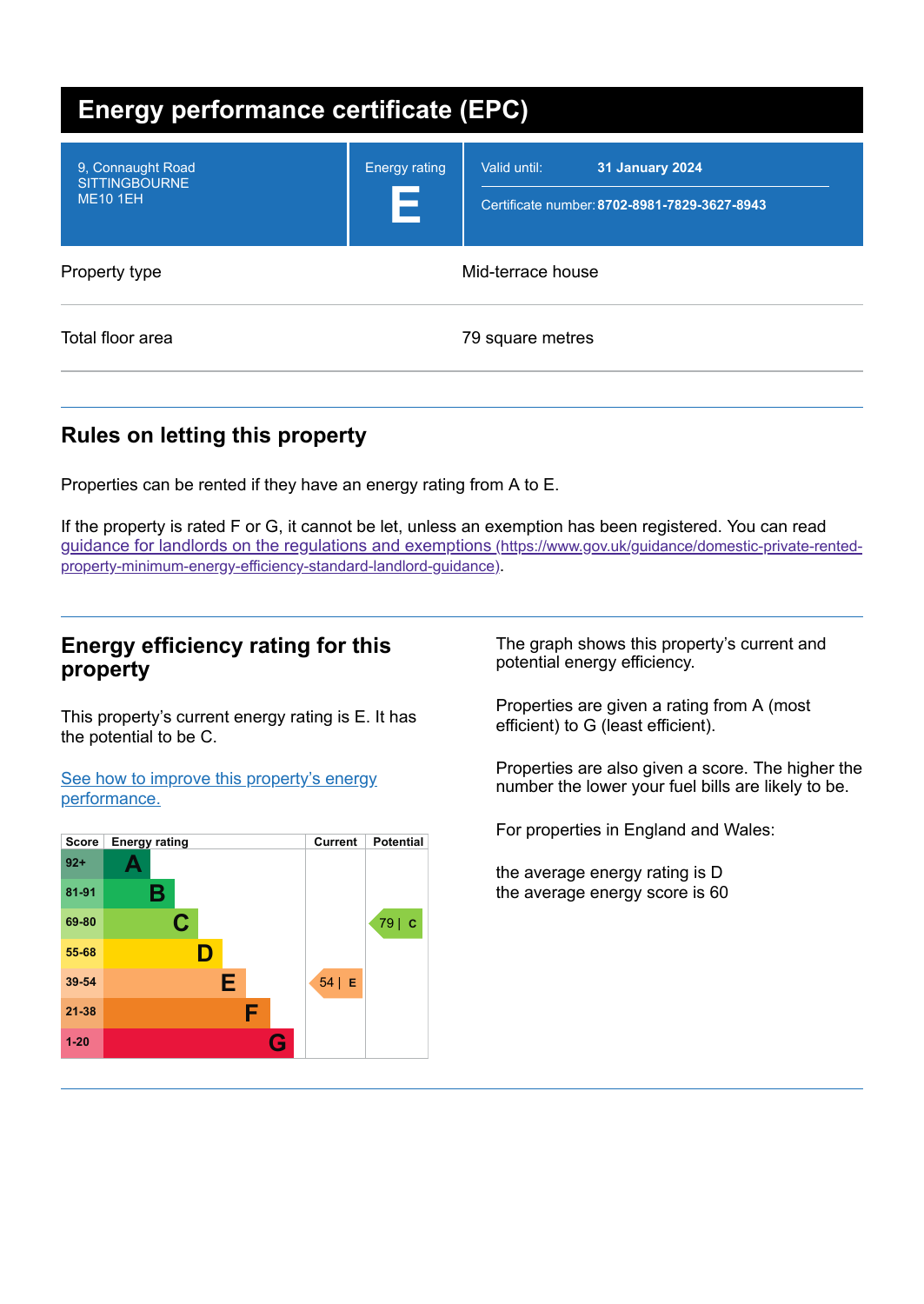## **Breakdown of property's energy performance**

This section shows the energy performance for features of this property. The assessment does not consider the condition of a feature and how well it is working.

Each feature is assessed as one of the following:

- very good (most efficient)
- good
- average
- poor
- very poor (least efficient)

When the description says "assumed", it means that the feature could not be inspected and an assumption has been made based on the property's age and type.

| <b>Feature</b>       | <b>Description</b>                             | Rating    |
|----------------------|------------------------------------------------|-----------|
| Wall                 | Solid brick, as built, no insulation (assumed) | Very poor |
| Wall                 | Cavity wall, as built, no insulation (assumed) | Very poor |
| Roof                 | Pitched, no insulation (assumed)               | Very poor |
| Window               | Fully double glazed                            | Good      |
| Main heating         | Boiler and radiators, mains gas                | Good      |
| Main heating control | Programmer, TRVs and bypass                    | Average   |
| Hot water            | From main system                               | Good      |
| Lighting             | Low energy lighting in all fixed outlets       | Very good |
| Floor                | Suspended, no insulation (assumed)             | N/A       |
| Floor                | Solid, no insulation (assumed)                 | N/A       |
| Secondary heating    | None                                           | N/A       |

#### **Primary energy use**

The primary energy use for this property per year is 290 kilowatt hours per square metre (kWh/m2).

#### **Additional information**

Additional information about this property:

Cavity fill is recommended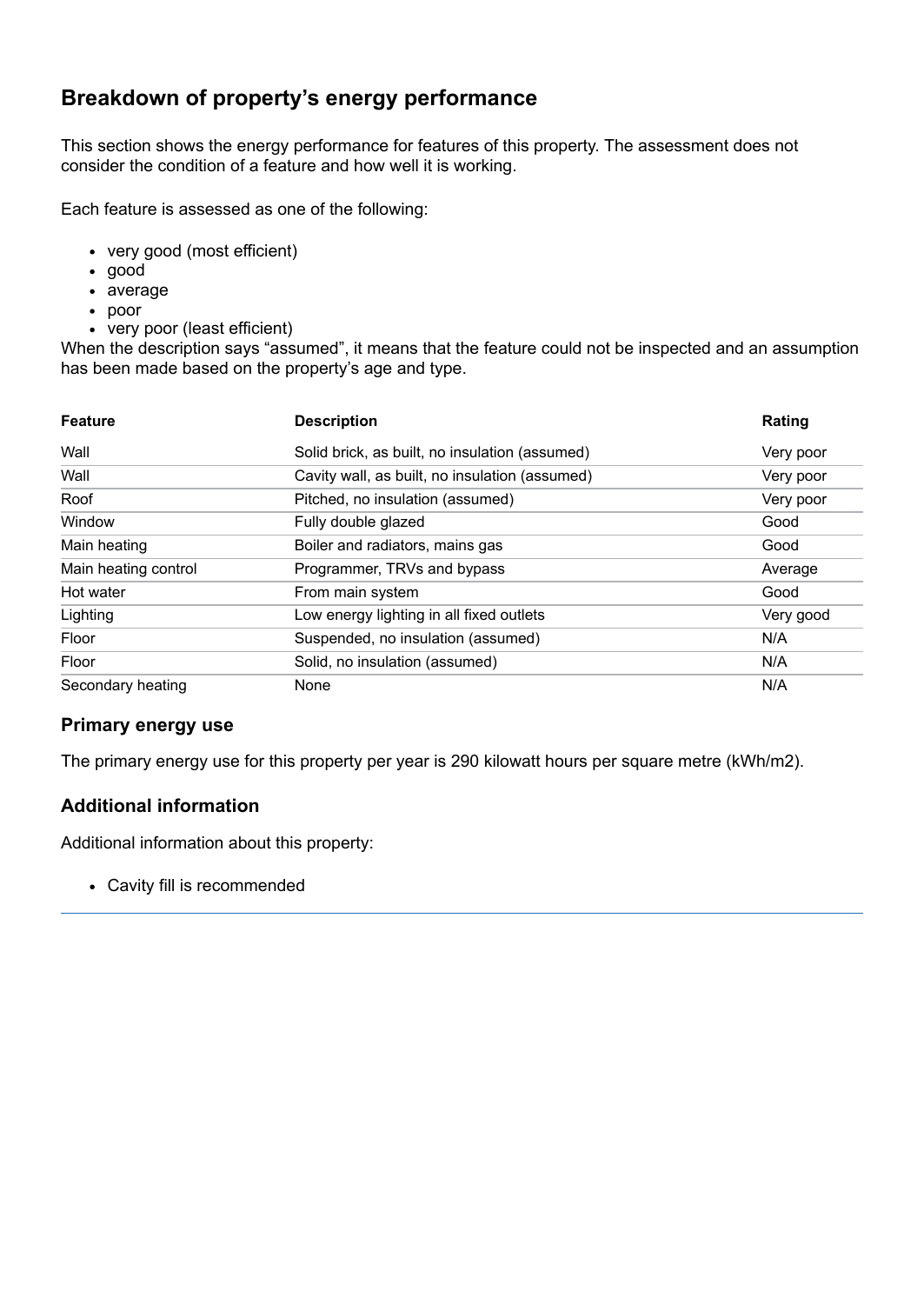| <b>Environmental impact of this</b><br>property                                                        |                 | This property produces                                                                                                                                        | 4.4 tonnes of CO2 |
|--------------------------------------------------------------------------------------------------------|-----------------|---------------------------------------------------------------------------------------------------------------------------------------------------------------|-------------------|
| This property's current environmental impact<br>rating is E. It has the potential to be C.             |                 | This property's potential<br>production                                                                                                                       | 1.8 tonnes of CO2 |
| Properties are rated in a scale from A to G<br>based on how much carbon dioxide (CO2) they<br>produce. |                 | By making the recommended changes, you<br>could reduce this property's CO2 emissions by<br>2.6 tonnes per year. This will help to protect the<br>environment. |                   |
| Properties with an A rating produce less CO2                                                           |                 |                                                                                                                                                               |                   |
| than G rated properties.                                                                               |                 | Environmental impact ratings are based on<br>assumptions about average occupancy and                                                                          |                   |
| An average household<br>produces                                                                       | 6 tonnes of CO2 | energy use. They may not reflect how energy is<br>consumed by the people living at the property.                                                              |                   |

# <span id="page-2-0"></span>**How to improve this property's energy performance**

Making any of the recommended changes will improve this property's energy efficiency.

If you make all of the recommended changes, this will improve the property's energy rating and score from E (54) to C (79).

| <b>Recommendation</b>                   | <b>Typical installation cost</b> | <b>Typical yearly saving</b> |
|-----------------------------------------|----------------------------------|------------------------------|
| 1. Cavity wall insulation               | £500 - £1.500                    | £56.33                       |
| 2. Internal or external wall insulation | £4,000 - £14,000                 | £150.50                      |
| 3. Floor insulation                     | £800 - £1,200                    | £43.82                       |
| 4. Heating controls (room thermostat)   | £350 - £450                      | £30.94                       |
| 5. Solar water heating                  | £4,000 - £6,000                  | £28.42                       |
| 6. Solar photovoltaic panels            | £9.000 - £14.000                 | £262.36                      |

#### **Paying for energy improvements**

Find energy grants and ways to save energy in your home. [\(https://www.gov.uk/improve-energy-efficiency\)](https://www.gov.uk/improve-energy-efficiency)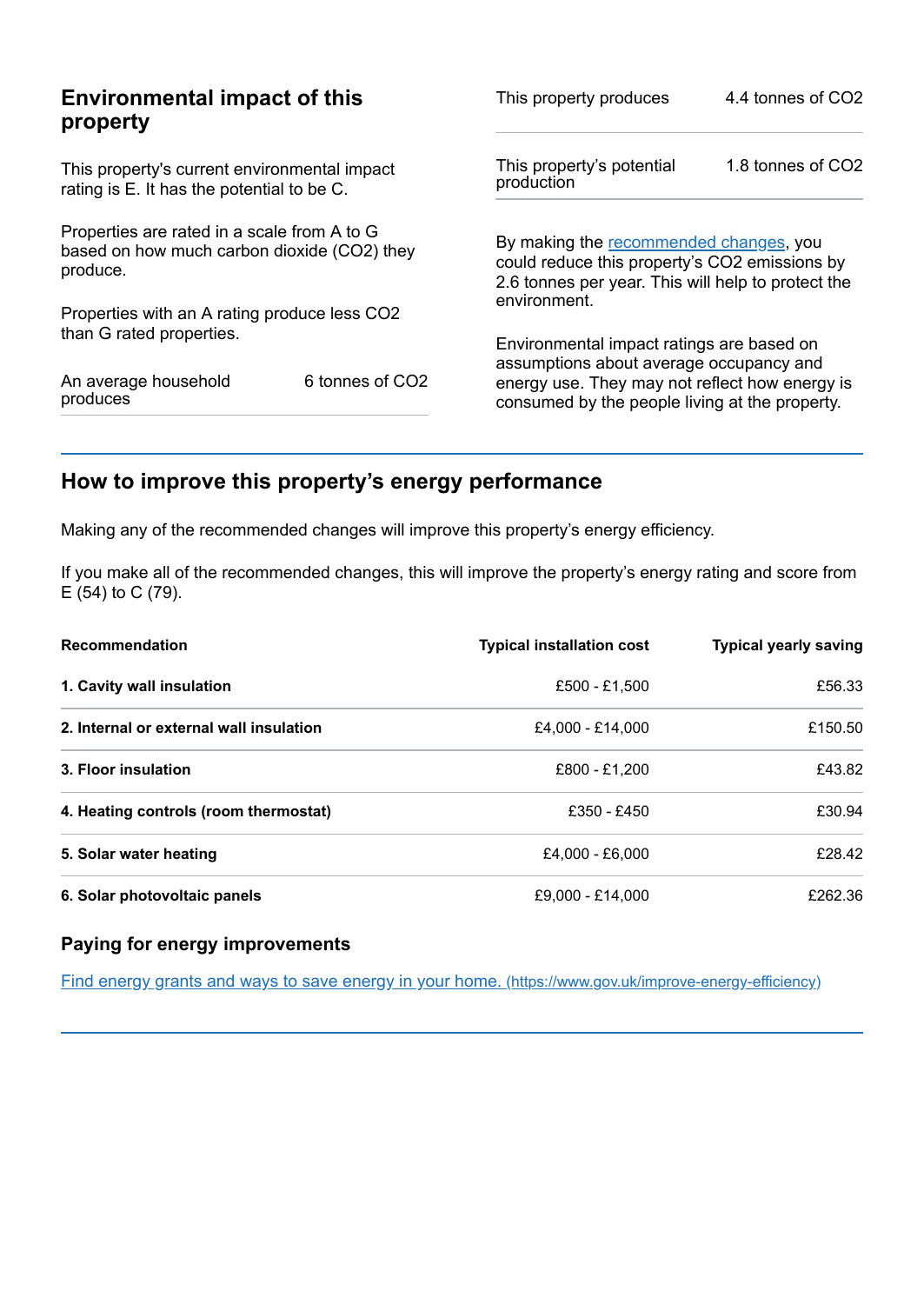#### **Estimated energy use and potential savings**

| Estimated yearly energy<br>cost for this property | £997 |
|---------------------------------------------------|------|
| Potential saving                                  | £310 |

The estimated cost shows how much the average household would spend in this property for heating, lighting and hot water. It is not based on how energy is used by the people living at the property.

The estimated saving is based on making all of the [recommendations](#page-2-0) in how to improve this property's energy performance.

For advice on how to reduce your energy bills visit Simple Energy Advice [\(https://www.simpleenergyadvice.org.uk/\)](https://www.simpleenergyadvice.org.uk/).

#### **Heating use in this property**

Heating a property usually makes up the majority of energy costs.

#### **Estimated energy used to heat this property**

| Space heating | 15676 kWh per year |
|---------------|--------------------|
| Water heating | 2104 kWh per year  |

#### Potential energy savings by installing insulation

| <b>Type of insulation</b>     | Amount of energy saved |
|-------------------------------|------------------------|
| Loft insulation               | 3259 kWh per year      |
| <b>Cavity wall insulation</b> | 1248 kWh per year      |
| Solid wall insulation         | 3566 kWh per year      |

You might be able to receive Renewable Heat Incentive payments [\(https://www.gov.uk/domestic](https://www.gov.uk/domestic-renewable-heat-incentive)renewable-heat-incentive). This will help to reduce carbon emissions by replacing your existing heating system with one that generates renewable heat. The estimated energy required for space and water heating will form the basis of the payments.